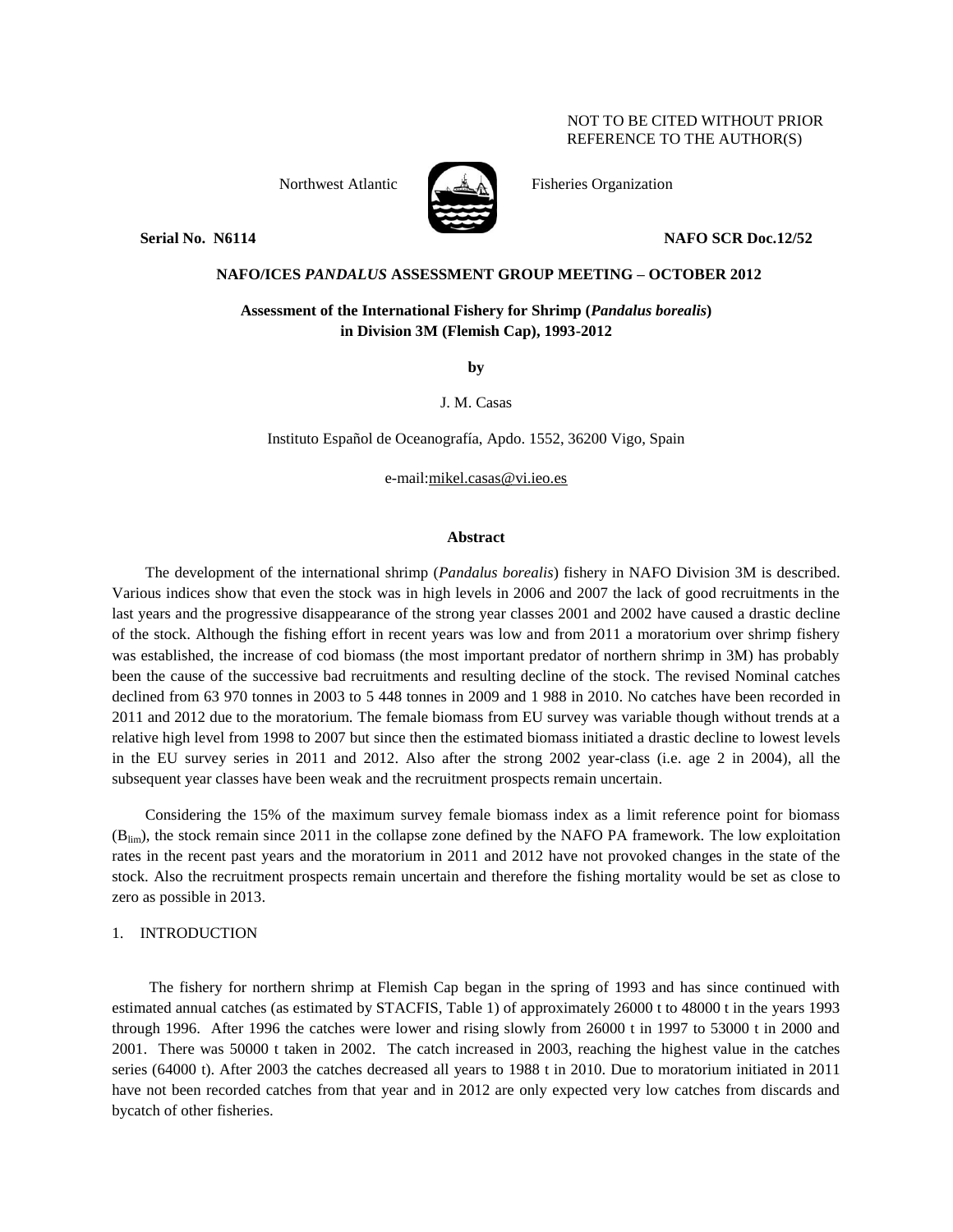Since 1993 the number of vessels ranged from 40-110, and in 2006 there were approximately 20 vessels fishing shrimp in Div. 3M compared to 50 in 2004. There is not a lot of information on the number of vessels taking part in the shrimp fishery since 2007 but probably they do not exceeded 13 units in 2010. Since 2011 due to the moratorium there is no vessels directed to shrimp fishery in Div. 3M.

With the closure of the international shrimp (*Pandalus borealis*) fishery in NAFO Division 3M, various indices from the EU surveys are listed with the purpose of tracking the status of the Flemish Cap shrimp stock. Among these the indices of female stock from the EU surveys is used. The results from the ageing are presented and some recruitment indices from the EU survey are provided.

## 2. MATERIAL AND METHODS

### *Samples*

From 2011 due to the moratorium shrimp samples were only taken from EU-Flemish Cap research summer surveys. They were separated into 3 categories namely, males, primiparous females (including transitional) and multiparous females according to the sternal spine criterion (McCrary. 1971), oblique carapace lengths were measured using sliding calipers and grouped into 0.5 mm length-classes.

Modal analysis (MacDonald and Pitcher, 1979) was conducted each year on length frequency distribution by sex group resulting from the survey. This analysis provided the proportion; mean lengths and standard deviations of the mean length (sigma) for each age component and sex group. The total number of individuals in every age/sex group according to the estimated biomass was calculated transforming the mean length to weight using the weight length relationship estimated each year during the survey. So, the mean lengths were converted to mean weights to estimate the annual abundance and biomass indices by year and sex group (Skúladóttir and Diaz, 2001).

## 3. CATCH and CPUE

The total catch per year is listed by nations in Table 1. The annual catches come mostly from Statlant 21A reports and in some cases from the shrimp specialists of individual countries. Because the moratorium no catches have been recorded from 2011 and to 10 October in 2012 and the table was only revised and updated with total catches in 2010 (1988 t.).

The closure of shrimp fishery from 2011 and therefore the lack of commercial catches of shrimp do not permit to follow the evolution of the stock using the standardized CPUE series estimated from the international fleet directed to the fishing shrimp in Div. 3M.

#### 4. EXPLOITATION RATE

Considering the Exploitation rate estimated as nominal catches divided by the EU survey biomass index of the same year (Figure 2 and Table 2), this was high in the years 1994-1997 when biomass was generally lower. In the years 1998-2004 the catch rate has been rather stable at a lower level. From 2005 to 2008 despite the exploitation rate remained stable at relative low values (between 1.9-1.5), the UE survey indexes estimated decreased year after year. This trend continued in the recent years despite the moratorium established on 3M shrimp stock since 2011. In October 2011 Scientific Council noted that there are indications of factors other than fishery that may be involved in the current decline of the stock.

#### 5. FEMALE INDICES

The biomass indices From EU surveys have been corrected in the years 1988 to 2002 for adjusting for the more efficient research vessel taken into use in 2003 (Casas *et al*. 2004). The spawning stock (female biomass) as determined from the EU survey biomass index (Figure 3 and Table 3) increased rapidly during the years prior to the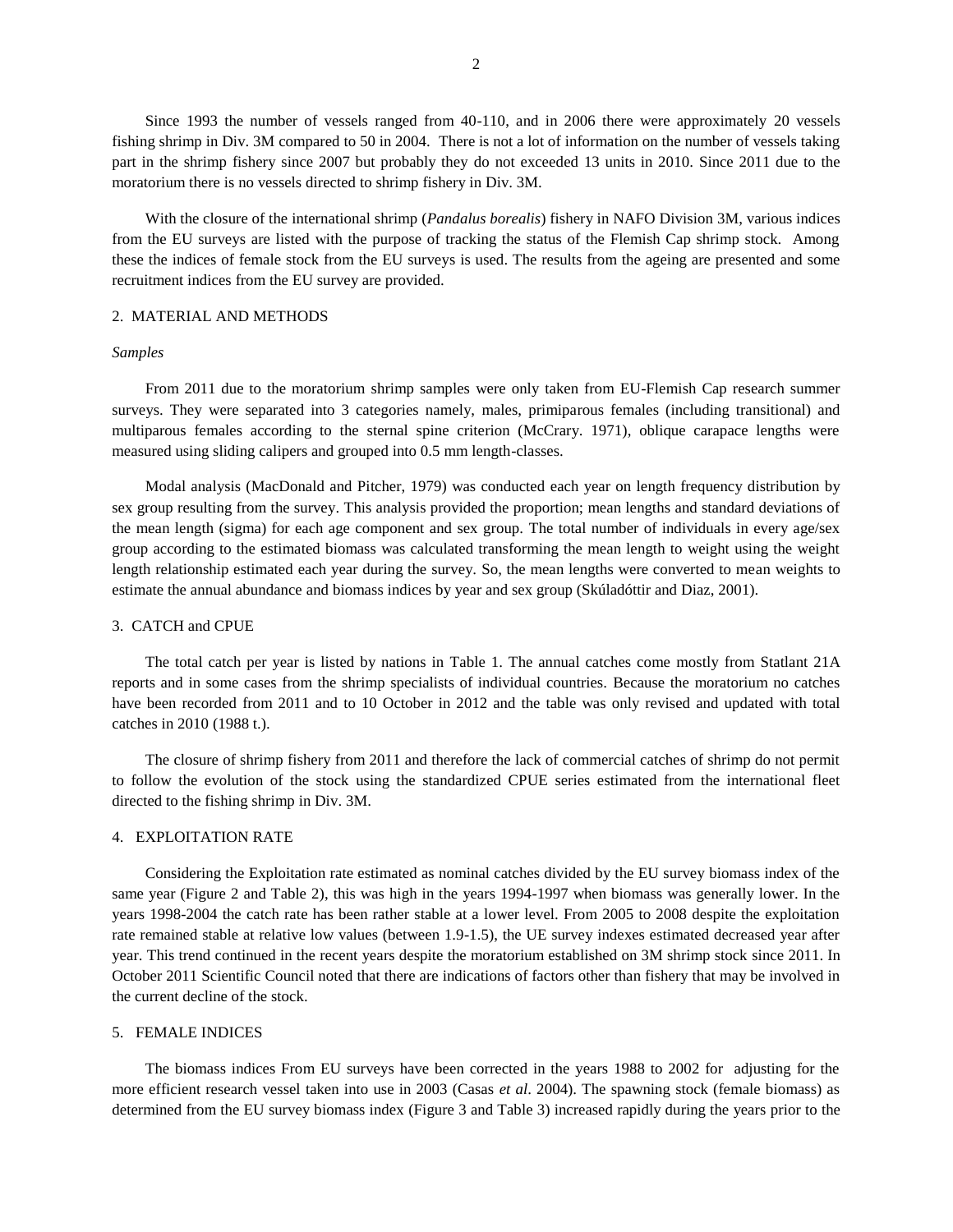fishery, from 1989 and 1990 to 1992. This may have been due to a gradual increase in stock size after the cod biomass declined in the area. But this was also a reflection of the very strong 1986 year class, most of which were female during 1992. With the beginning of the shrimp fishery in 1993 the biomass declined up to 1997. After that the stock recovered reasonably well although with high annual variability (historical maximums in 2002 and 2005 were followed by years with lower biomass but at a relative high level). In 2009 the female biomass decreased to values close to the historical minimums in the survey series. In 2010 despite of the biomass increase about 77% compared to 2009 this was still among the lowest in the historical series. The female biomass estimated in 2011 and 2012, around 1132 t and 1041 t. respectively were the lowest values in the EU survey series, well below *Blim* proxy and shows the depletion state of the shrimp stock. These low values in the size of the shrimp stock are likely associated to the increase of the cod stock experimented in recent years (Table 3 and Figures 4 and 5). These figures show the significant and inverse correlation between cod and female shrimp biomass.

### 6. SHRIMP PREDATION BY COD

The predation on shrimp by cod in Flemish Cap in the period 1993-2012 and the impact of the cod stock recovery in recent years on the prey stock was studied from Atlantic cod samples of stomach contents taken in Flemish Cap survey (NAFO Div. 3M). Results showed a clear increasing trend in the daily consumption of shrimp by cod related with increasing of shrimp biomass. Males and females show the same pattern of consumption of this prey. However consumption changes with the predator size, being highest in individuals over 16 cm to 79 cm. Cod less than 16 cm does not consume shrimp. The maximum consumption of this prey was observed in the period 1999- 2008 (Table 4); this period was followed by the fall of this prey biomass in recent years as the cod biomass increased (Figure 6) (Gonzalez, C. and Casas, J.M. 2012).

## 7. AGE ASSESSMENTS

Age analysis and sex composition was carried out on biological samples obtained from commercial fishery of a few nations in the past years (1993-2005). Since 2006 the samples obtained from the fishery were insufficient to assess the age of the catches and from 2011 due to the moratorium no sampling is available. So, the perception of the age composition and evolution of different year class along the years in the shrimp stock come from the age composition estimated in EU surveys (tables 5 and 6).

From that tables, some strong year-classes may be followed according the abundance by age groups from EU surveys (1988- 2012). If the assignation of the age is right, the 1986 year-class stand out in the beginning of historical series with 4, 5 and 6 years olds in the years 1990, 1991 and 1992. The individuals with 4 year olds were also especially abundant in the years 1999-2002 indicating the strong of year-classes 1995, 1996, 1997 and 1998. The 1999 year-class stand out especially judging by the high number of 3 and 6 year olds in 2002 and 2005 years respectively. In these two years both the biomass and the abundance reached out the highest values in the series, especially in 2005 where the strong 2002 year class with 3 years old was also present. From 2004 to present the virtual absence of age group 1 in the catches and very low values for the ages 2 and 3 show the weakness of the 2003 -2011 year classes.

#### 8. RECRUITMENT

Considering the abundance at age 2 as indicator of recruitment, the EU survey provided two recruitment indices. The abundance of two years olds obtained in the main trawl since 1996 and the abundance for this age group in the juvenile shrimp bag attached to the gear since 2001. Both are presented together in table 7 and Figure 7. The early years of the series showed very small numbers of age 2 but from 2002 the abundance increased. Also, from 2003 when automatic winches were introduced in the EU bottom trawl survey, the gear was considered to catch much more young shrimp than before.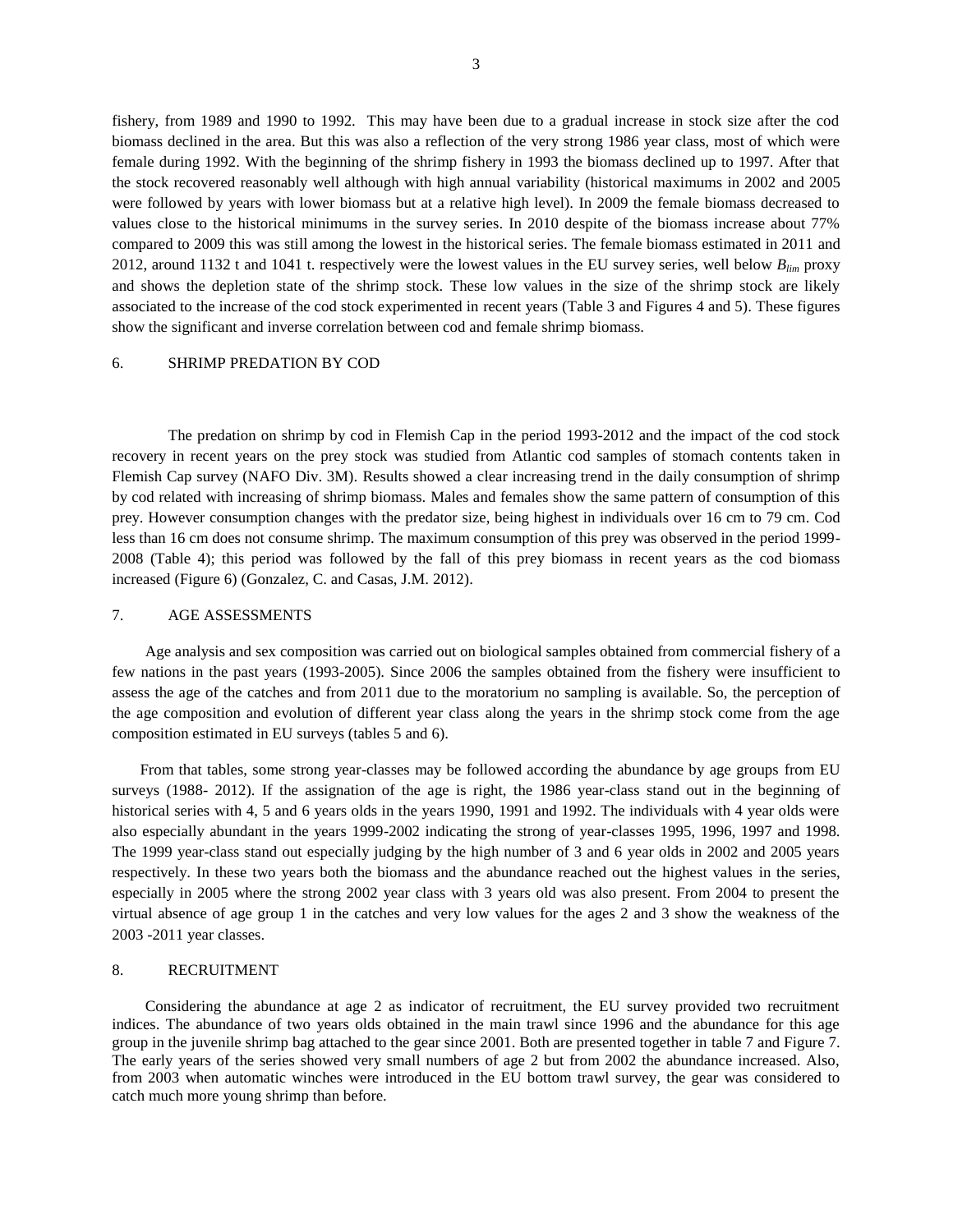Although the evolution of these two recruitment indices showed some differences along the years, the 2002 year-class, 2 year old in 2004 was the biggest seen in both gears and was also very conspicuous as seen in deviations and length frequencies as 3 year olds in 2005 and as 4 year olds in 2006 (Skúladóttir, 2006). The following yearclasses (2003-2010) were weak and well below average.

### 9. PRECAUTIONARY APPROACH

In the absence of other suitable methods to indicate a limit reference point for biomass the EU survey biomass female index was used (SCS Doc. 04/12). The point at which a valid index of stock size has declined by 85% from the maximum observed index level provides a proxy for *Blim*.

The EU survey of Division 3M provides an index of female shrimp biomass from 1988 to 2012 with a maximum value of 17 091t in 2002 and a similar value of 15 500 in 1992. An 85% decline in this value would give a  $B_{lim}$  = 2 600 t. The female biomass index was below this value before the beginning of the fishery (1989 and 1990) and most recently in 2009, 2011 and 2012. If this method is accepted to define *Blim* the index in 2012 it is remain in the collapse zone (Figure 8).

### 10. SUMMARY

Catches of shrimp on the Flemish Cap have been maintained at a high level averaging 43000 t. between 1995 and 2005. However since 2006 they decreased gradually being in 2010 around 1990 t. No catches have been reported in 2011and 2012 as consequence of the moratorium of this fishery.

After some years with exploitation rates stables at relative low values (1.9-1.5 from 2005 to 2008) the UE survey indexes estimated decreased year after year. This trend continued in the recent years despite the moratorium established on 3M shrimp stock from 2011.

The female biomass index from the EU survey decreased between 1993 and 1994, increased since 1997 to 1998 and stayed stable to 2007. The strong decline of the female biomass index from 2008 to the present year confirms the decreasing trend of this stock, mainly caused by the weak recruitment in the last eight years.

The drastic stock decline on Div. 3M shrimp is associated to the rebuilding of the cod stock in 3M Division, as consequence of high consumption by cod on shrimp population in recent years.

Considering the 15% of the maximum survey female biomass index as a limit reference point for biomass (Blim), the stock continues in 2012 in the collapse zone defined by the NAFO PA framework.

### 11. ACKNOWLEDGEMENT

Appreciation is expressed to those who provided data for inclusion in this paper .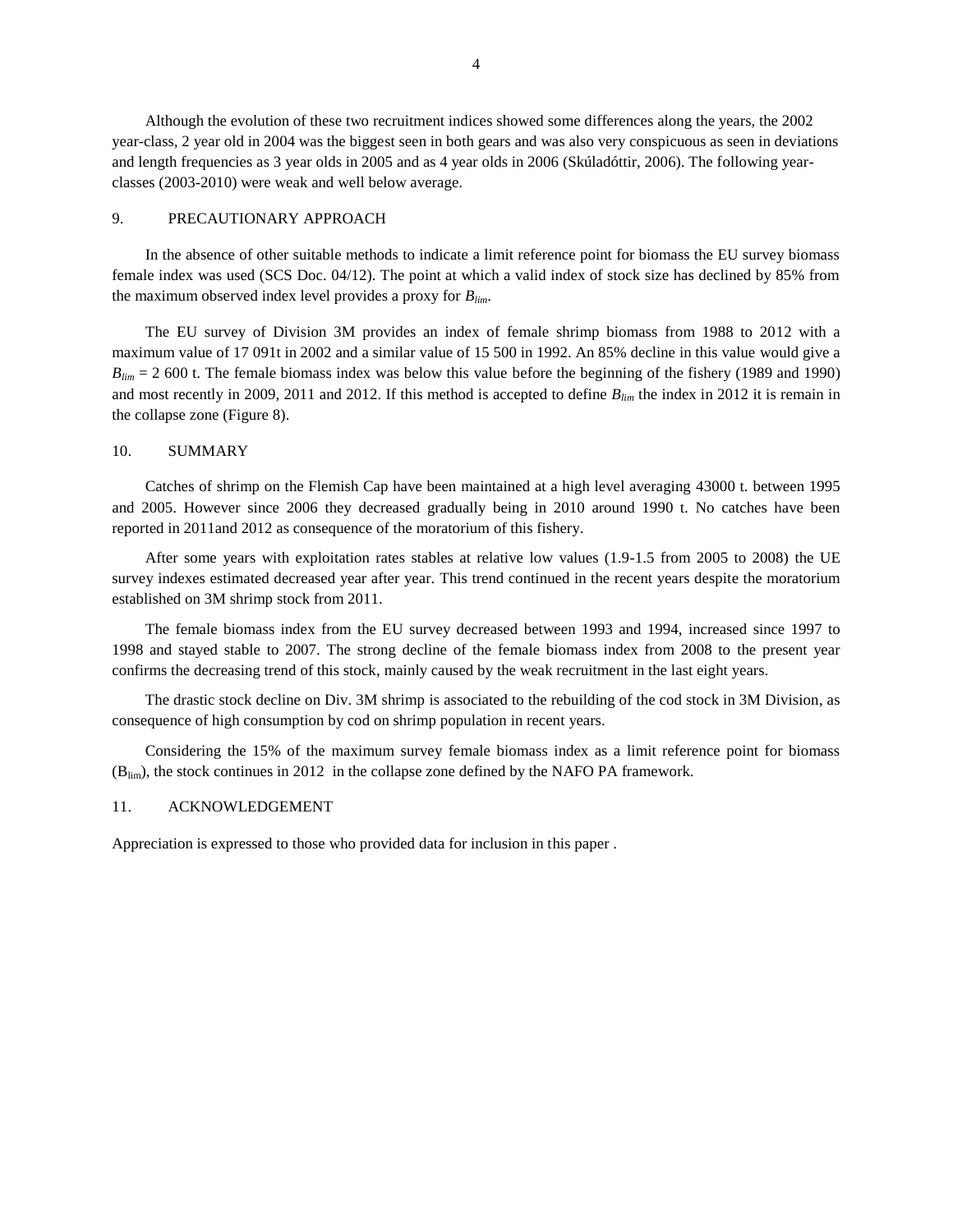## **REFERENCES**

- Casas J.M., J. L. Del Rio, J.L., and D. Gonzales Troncoso, 2004. Northern shrimp (*Pandalus borealis*) on Flemish Cap surveys 2003 and 2004. NAFO SCR Doc. 04/77, Serial No. N5047: 24p.
- Gonzalez, C. and Casas J.M., 2012. Atlantic Cod Predation on Northern shrimp in Flemish Cap (NAFO Div. 3M). NAFO SCR Doc. 12/XX.
- McCrary, J.A. 1971. Sternal spines as a characteristic for differentiating between females of some Pandalidae. J.Fish. Res. Board Can. 28: 98-100.
- MacDonald P. D. M.. and T. J. Pitcher 1979. Age groups from size-frequency data: A versatile and efficient method of analysing distribution mixtures. . J.Fish. Res. Board Can. 36: 987-1011.

Skúladóttir, U., 2006. The Icelandic shrimp fishery (Pandalus borealis Kr. ) at Flemish Cap in 1993-2006. NAFO SCR Doc. 97/85, Serial No. N2931: 30p.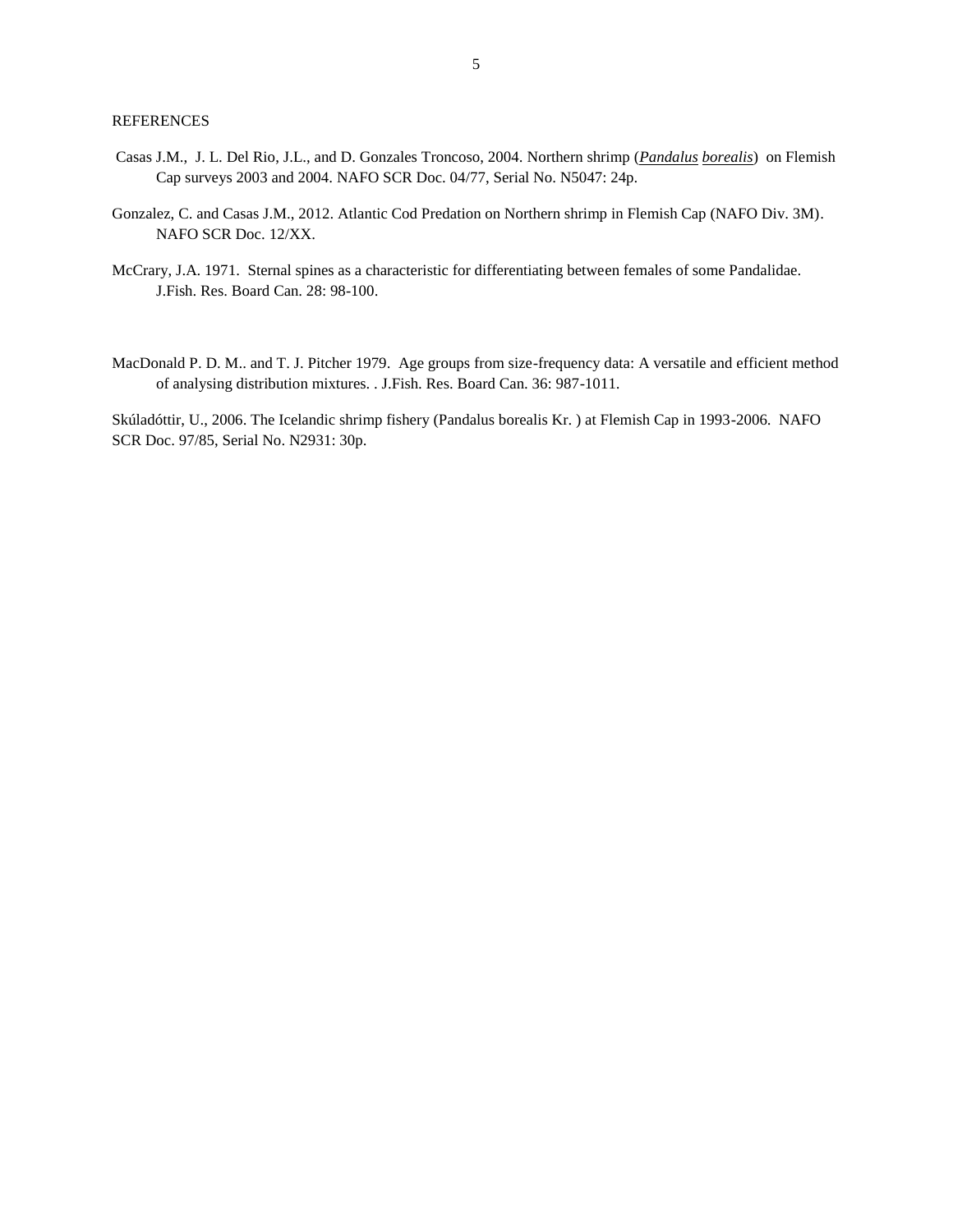Table 1. Annual nominal catches (t) by country of northern shrimp (*Pandalus borealis*) caught in NAFO Div. 3M.

| <b>Nation</b>            | 1993  | 1994  | 1995  | 1996  | 1997  | 1998  | 1999                 | <b>2000</b>       | 2001                 | 2002                  | 2003             | 2004              | 2005                | 2006                | 2007     | 2008           | 2009             | 2010                | 2011     | 2012*        |
|--------------------------|-------|-------|-------|-------|-------|-------|----------------------|-------------------|----------------------|-----------------------|------------------|-------------------|---------------------|---------------------|----------|----------------|------------------|---------------------|----------|--------------|
| Canada                   | 3724  | 1041  | 970   | 906   | 807   | 484   | 490 $^{2}$           | 618 <sup>2</sup>  | $295^{\frac{1}{2}}$  | 16                    |                  |                   |                     | $10^{-1}$           |          |                |                  |                     |          |              |
| Cuba                     |       |       |       |       |       |       | 119                  | 46                | 1037                 | 1537                  | 1462             | 969               | 964                 | 1126                | 446      | 11             |                  |                     |          |              |
| EU/Estonia               |       | 1081  | 2092  | 1900  | 3240  | 5694  | 10835                | $13256^2$         | 9851                 | $14215^2$             | 12851            | 13444             | 12009               | 8466 <sup>2</sup>   | 10607    | $10255$ $^{2}$ | $2152^2$         | $266^{2}$           |          |              |
| <b>EU/Denmark</b>        | 800   | 400   | 200   |       |       | 437   | 235                  |                   | 93 <sup>1</sup>      | 359 <sup>1</sup>      |                  |                   |                     |                     |          |                |                  |                     |          |              |
| EU/Latvia                |       | 300   | 350   | 1940  | 997   | 1191  | 3080                 | 3105              | 2961                 | $1892-1$              | 3533             | 3059              | 2212                | $1330$ <sup>1</sup> | 1939     | 1285           | 1194             | $611^{-1}$          |          |              |
| EU/Lithuania             |       | 1225  | 675   | 2900  | 1785  | 3107  | $3370^{\frac{1}{2}}$ | 3529              | 2701                 | 3321                  | 3744             | 4802              | $3652$ <sup>1</sup> | $1245$ <sup>1</sup> | $1992-1$ | 485            |                  | 102 <sup>1</sup>    |          |              |
| <b>EU/Poland</b>         |       |       |       |       | 824   | 148   | 894                  | 1692              | 209                  |                       |                  | 1158              | 458                 | 224                 |          |                |                  |                     |          |              |
| <b>EU/Portugal</b>       | 300   |       | 150   |       | 170   | 203   | 227                  | 289               | 420                  | $16^{-1}$             |                  | 50                |                     |                     |          |                |                  |                     |          |              |
| <b>EU/Spain</b>          | 240   | 300   | 158   | 50    | 423   | 912   | 1020                 | 1347              | 855                  | 674                   | 857              | 1049 <sup>2</sup> | $725^2$             | 997 $^2$            | 768      | $406^{2}$      | 537              | $507$ $^{2}$        |          |              |
| <b>EU/United Kingdom</b> |       |       |       |       |       |       |                      |                   |                      |                       | 547              |                   |                     |                     |          |                |                  |                     |          |              |
| Faroe Is.                | 7333  | 6791  | 5993  | 8688  | 7410  | 9368  | 9199                 | $7719^2$          | $10228$ <sup>2</sup> | $8516^{2}$            | $12676^2$        | 4952              | 2457                | 1102                | 2303     | 1201           | 1349             | $495^{\frac{1}{2}}$ |          |              |
| France (SPM)             |       |       |       |       | 150   |       |                      | 138               | 337                  | 161                   |                  |                   | 487                 |                     | 741      |                | 193 <sup>1</sup> |                     |          |              |
| Greenland                | 3788  | 2275  | 2400  | 1107  | 104   | 866   | $576^{\frac{1}{2}}$  | 1734              |                      | 644                   | $1990^2$         |                   | 12                  | $778^2$             |          |                |                  |                     |          |              |
| <b>Iceland</b>           | 2243  | 2355  | 7623  | 20680 | 7197  | 6572  | $9277$ <sup>2</sup>  | 8912              | $5265^2$             | 5754                  | 4715             | 3567              | 4014                | 2099 <sup>1</sup>   |          |                |                  |                     |          |              |
| Japan                    |       |       |       |       |       |       |                      | 114               | 130                  | $100-1$               | $117^{-1}$       |                   |                     |                     |          |                |                  |                     |          |              |
| <b>Norway</b>            | 7183  | 8461  | 9533  | 5683  | 1831  | 1339  | 2975                 | 2669 <sup>2</sup> | 12972                | $11833^{\frac{1}{2}}$ | 21238            | 11738             | 223                 | 890 $^2$            | 1914     | $321^{2}$      |                  |                     |          |              |
| <b>Russia</b>            |       | 350   | 3327  | 4445  | 1090  |       | 1142                 | 7070              | 5687                 | 1176                  | $3^{\mathrm{T}}$ | 654               | 266                 | 46 <sup>1</sup>     | 73       | 21             | 20               | $7^1$               |          |              |
| <b>Ukraine</b>           |       |       |       |       |       |       |                      |                   | 348                  |                       | 237              | 315               |                     | 282 <sup>1</sup>    |          |                |                  |                     |          |              |
| <b>USA</b>               |       |       |       |       |       |       |                      | 629               |                      |                       |                  |                   |                     |                     |          |                |                  |                     |          |              |
| Total                    | 25611 | 24579 | 33471 | 48299 | 26028 | 30321 | 43439                | 52867             | 53389                | 50214                 | 63970            | 45757             | 27479               | 18595               | 20741    | 13985          | 5448             | 1988                | $\Omega$ | $\mathbf{0}$ |

1 NAFO Statlant 21 A

2 From the fisheries biologist of respective countries

\* Provisional to 10 October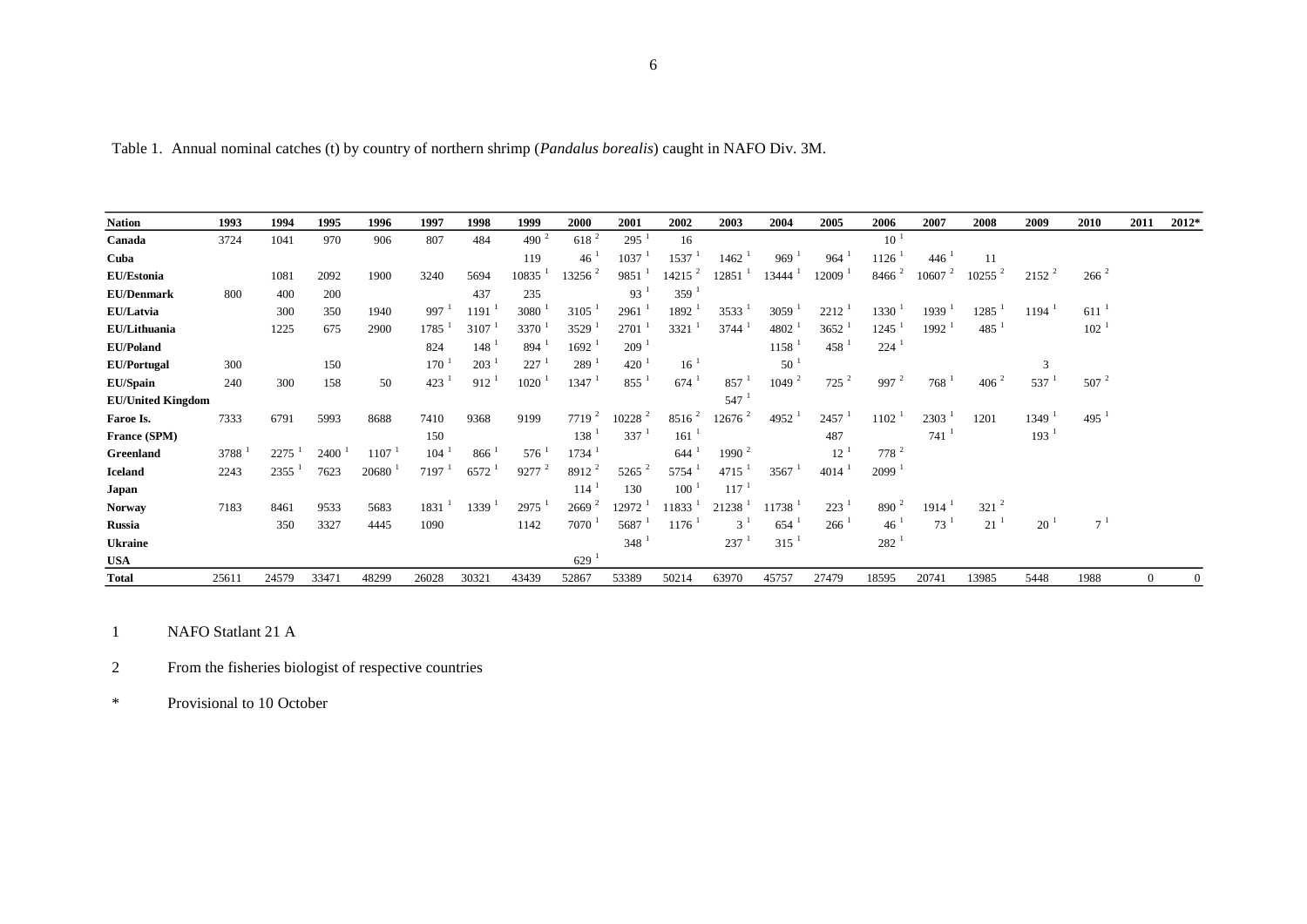|          |          | Nominal Catches UE Survey Index Exploitation Rate |     |
|----------|----------|---------------------------------------------------|-----|
| 1993     | 25611    | 6923                                              | 3.7 |
| 1994     | 24579    | 2945                                              | 8.3 |
| 1995     | 33471    | 4857                                              | 6.9 |
| 1996     | 48299    | 5132                                              | 9.4 |
| 1997     | 26028    | 4885                                              | 5.3 |
| 1998     | 30321    | 11444                                             | 2.6 |
| 1999     | 43439    | 13669                                             | 3.2 |
| 2000     | 52867    | 10172                                             | 5.2 |
| 2001     | 53389    | 13336                                             | 4.0 |
| 2002     | 50214    | 17091                                             | 2.9 |
| 2003     | 63970    | 11589                                             | 5.5 |
| 2004     | 45757    | 12081                                             | 3.8 |
| 2005     | 27479    | 14381                                             | 1.9 |
| 2006     | 18595    | 11359                                             | 1.6 |
| 2007     | 20741    | 12843                                             | 1.6 |
| 2008     | 13985    | 8630                                              | 1.6 |
| 2009     | 5448     | 1764                                              | 3.1 |
| 2010     | 1988     | 3818                                              | 0.5 |
| 2011     | $\theta$ | 1132                                              | 0.0 |
| $2012^1$ | 0        | 1041                                              | 0.0 |

**Table 2.- Exploitation Rate of Shrimp (Div. 3M) as Nominal Catches (tons) divided by UE Survey Index (tons).** 

<sup>1</sup>Provisional to 10October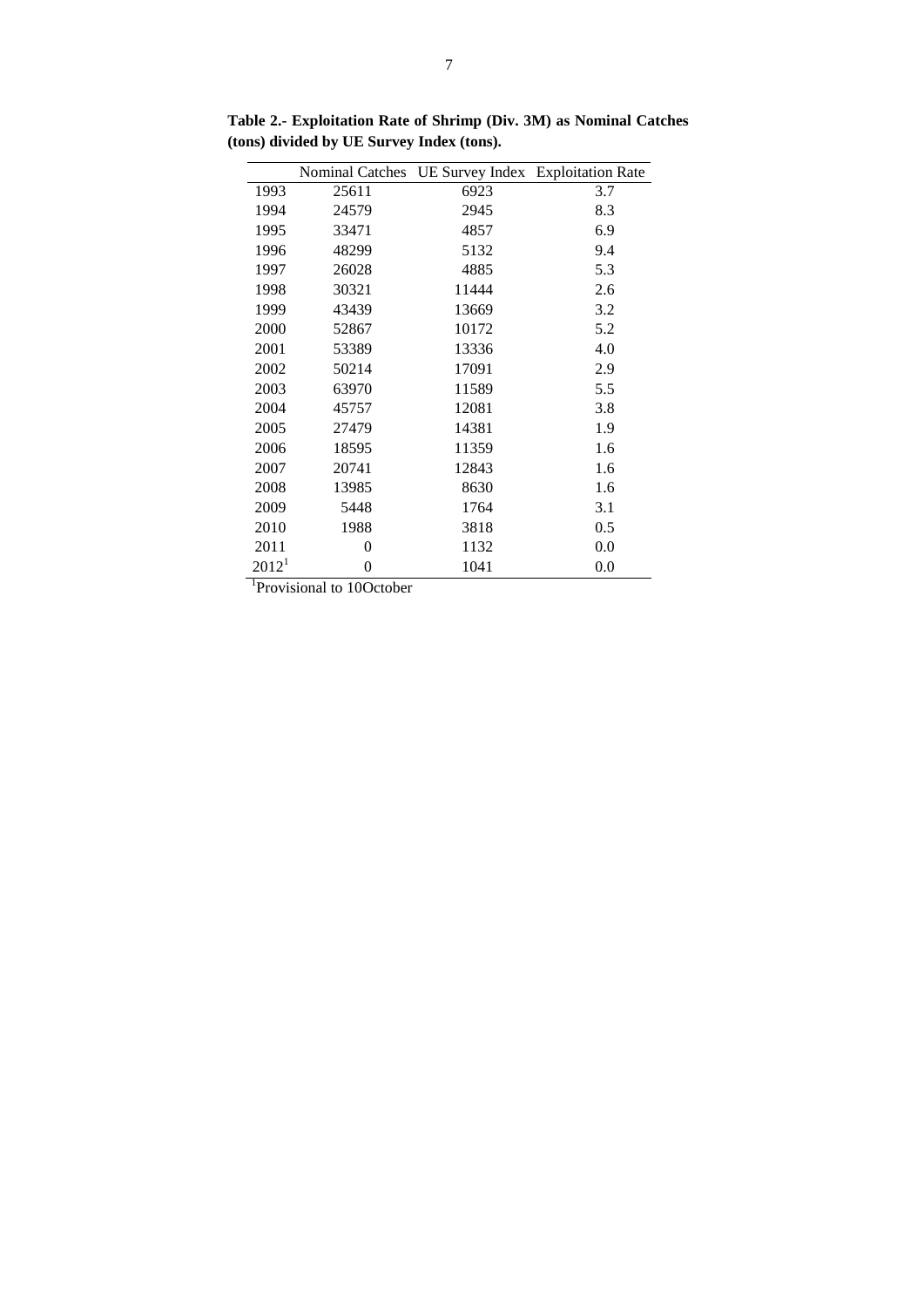| Year | Northern shrimp |          | Cod         |  |  |  |  |  |
|------|-----------------|----------|-------------|--|--|--|--|--|
|      | Biomass (t)     | St error | Biomass (t) |  |  |  |  |  |
| 1988 | 4525            | 842      | 40839       |  |  |  |  |  |
| 1989 | 1359            | 256      | 114050      |  |  |  |  |  |
| 1990 | 1363            | 172      | 59362       |  |  |  |  |  |
| 1991 | 6365            | 750      | 40248       |  |  |  |  |  |
| 1992 | 15472           | 2623     | 26719       |  |  |  |  |  |
| 1993 | 6923            | 995      | 60963       |  |  |  |  |  |
| 1994 | 2945            | 445      | 26463       |  |  |  |  |  |
| 1995 | 4857            | 521      | 9695        |  |  |  |  |  |
| 1996 | 5132            | 383      | 9013        |  |  |  |  |  |
| 1997 | 4885            | 345      | 9966        |  |  |  |  |  |
| 1998 | 11444           | 816      | 4986        |  |  |  |  |  |
| 1999 | 13669           | 1038     | 2854        |  |  |  |  |  |
| 2000 | 10172           | 775      | 3062        |  |  |  |  |  |
| 2001 | 13336           | 909      | 2695        |  |  |  |  |  |
| 2002 | 17091           | 1493     | 2496        |  |  |  |  |  |
| 2003 | 11589           | 921      | 1593        |  |  |  |  |  |
| 2004 | 12081           | 761      | 4071        |  |  |  |  |  |
| 2005 | 14381           | 933      | 5242        |  |  |  |  |  |
| 2006 | 11359           | 1238     | 12505       |  |  |  |  |  |
| 2007 | 12843           | 1564     | 23886       |  |  |  |  |  |
| 2008 | 8630            | 1399     | 42195       |  |  |  |  |  |
| 2009 | 1764            | 238      | 75228       |  |  |  |  |  |
| 2010 | 3819            | 381      | 69295       |  |  |  |  |  |
| 2011 | 1132            | 133      | 106314      |  |  |  |  |  |
| 2012 | 1041            | 211      | 113218      |  |  |  |  |  |

**Table 3.- Shrimp Female and Cod biomass Indices from the EU survey series.**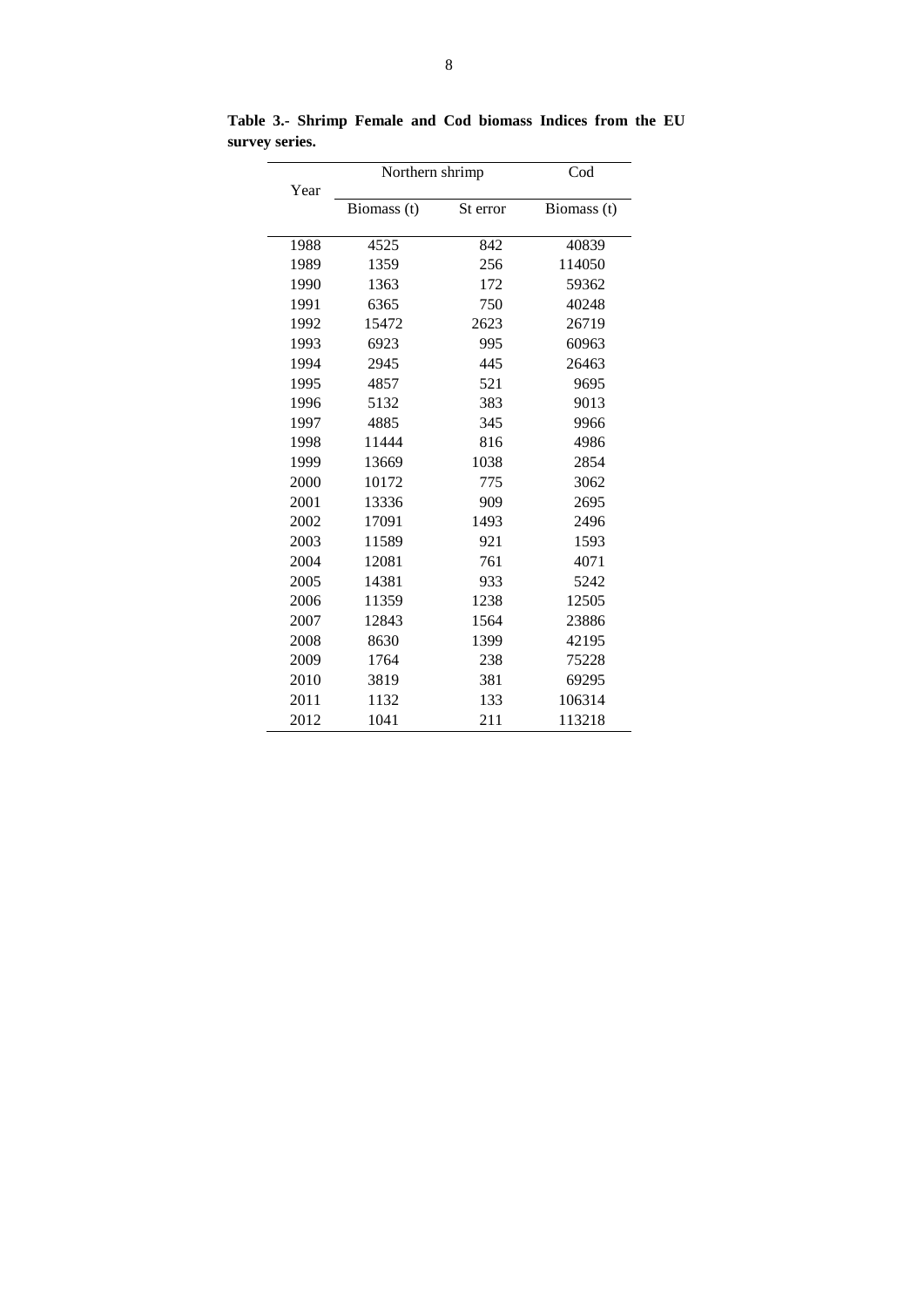| Table 4. Shrimp consumption (MWFI shrimp) by cod observed in EU-survey series on Flemish         |
|--------------------------------------------------------------------------------------------------|
| Cap (NAFO Div. 3M), their percentage regard the total food MWFI $_{Total}$ (% MWFI $_{shrimp}$ ) |
| and shrimp daily ration (g of shrimp/100 g cod predator per day) (DR $_{\text{shrimp}}$ ).       |

|            | Size range of cod                                             | 93               |                          | 4 95 96 97       |   |                  | 8                   | $\boldsymbol{9}$ | $\bf{0}$         | $\blacksquare$      | $\boldsymbol{2}$ | $\mathbf{3}$     | $\overline{\mathbf{4}}$                                             | 5              | 6                | 8                                       | $\bf{0}$        | $\overline{\mathbf{2}}$                                     |
|------------|---------------------------------------------------------------|------------------|--------------------------|------------------|---|------------------|---------------------|------------------|------------------|---------------------|------------------|------------------|---------------------------------------------------------------------|----------------|------------------|-----------------------------------------|-----------------|-------------------------------------------------------------|
|            |                                                               |                  |                          |                  |   |                  |                     |                  |                  |                     |                  |                  |                                                                     |                |                  |                                         |                 |                                                             |
|            | MWFI <sub>shrim</sub> 0.0 0.0 0.0 0.0 0.1 0.3 0.3 0.7 0.4 0.7 |                  |                          |                  |   |                  |                     |                  |                  |                     |                  | $0.4\,$          |                                                                     |                |                  | $0.2$ 0.6 0.8 0.3                       |                 | $0.2 \ 0.0$                                                 |
|            | p                                                             | 8                | 9                        | $\overline{2}$   | 7 | 7                | 3                   | 9                | $\tau$           | 6                   | $\,8\,$          | $\boldsymbol{0}$ | $\tau$                                                              | 5              | $\mathbf{1}$     | 7                                       | 3               | 3                                                           |
|            | 10-79 % MWFI 5.1 4.0 1.0 2.9 7.4                              |                  |                          |                  |   |                  |                     |                  |                  |                     |                  |                  | 12. 22. 37. 32. 37. 40. 12. 38. 48. 24. 14. 3.6                     |                |                  |                                         |                 |                                                             |
| cm         | shrimp                                                        | 8                | $\mathbf{1}$             | 3                | 6 | 9                | 89                  | 92               | 30               | 78                  | 92               | 46               | 20                                                                  | 30             | 29               | 92                                      | -19             | $\blacksquare$                                              |
|            |                                                               |                  |                          |                  |   |                  |                     |                  |                  |                     |                  |                  |                                                                     |                |                  |                                         |                 |                                                             |
|            | $DR$ <sub>shrimp</sub>                                        |                  |                          |                  |   |                  |                     |                  |                  |                     |                  |                  | 0.1 0.0 0.0 0.0 0.1 0.2 0.4 0.7 0.6 0.7 0.7 0.2 0.7 0.9 0.4 0.2 0.0 |                |                  |                                         |                 |                                                             |
|            |                                                               | $\mathbf{0}$     | 8                        | $\overline{2}$   | 6 | $\overline{4}$   | $\overline{4}$      | $\overline{4}$   | $\mathbf{1}$     | $\overline{2}$      | $\overline{c}$   | 7                | 3                                                                   | 3              | $\overline{2}$   | 7                                       | 7               | $\overline{7}$                                              |
|            | $MWFI_{shrim}$ 0.0 0.0                                        |                  |                          |                  |   |                  |                     |                  | 0.0 <sub>1</sub> |                     | $0.3 \quad 0.2$  | 0.7              |                                                                     | $0.0\,$        | 0.1              | 0.1                                     |                 | $0.0\ 0.0$                                                  |
|            | p                                                             | 8                | $\blacksquare$           | $\boldsymbol{0}$ |   |                  |                     |                  | 3                | 6                   | 3                | $\tau$           | $\boldsymbol{0}$                                                    | $\overline{2}$ | 3                | 7                                       | $\overline{4}$  | 01                                                          |
|            |                                                               |                  |                          |                  |   |                  |                     |                  |                  |                     |                  |                  |                                                                     |                |                  |                                         |                 |                                                             |
|            | 80-89 % MWFI 5.7 0.3                                          | 9                | $\boldsymbol{0}$         | $\boldsymbol{0}$ |   |                  |                     |                  | 5                | 1.2 28 7.0<br>45    | 5                | 61.<br>81        | $\boldsymbol{0}$                                                    | 8              | $\overline{2}$   | $1.2$ 4.8 7.0 3.2 0.0<br>$\overline{c}$ | 5               | 93                                                          |
| cm         | shrimp                                                        |                  |                          |                  |   |                  |                     |                  |                  |                     |                  |                  |                                                                     |                |                  |                                         |                 |                                                             |
|            | $DR$ <sub>shrimp</sub>                                        |                  | $0.1 \ 0.0$              |                  |   |                  |                     |                  |                  | $0.0 \t 0.5 \t 0.1$ |                  | 1.1              |                                                                     |                |                  | $0.0 \;\; 0.1$                          |                 | $0.0\ 0.0$                                                  |
|            |                                                               | $\mathbf{1}$     | 06                       | $\theta$         |   |                  |                     |                  | 2                | $\overline{4}$      | 3                | 7                |                                                                     | 0.0            | 9                | 3                                       |                 | 6 02                                                        |
|            | $MWFI_{shrim}$                                                |                  | 0.0                      |                  |   | 0.3              |                     |                  |                  |                     |                  |                  |                                                                     |                |                  |                                         |                 | $0.0$ $0.3$ $0.0$ $0.1$ $0.0$ $0.0$ $0.0$ $0.0$ $0.0$ $0.0$ |
|            |                                                               | $\boldsymbol{0}$ | $\overline{\phantom{0}}$ | $\boldsymbol{0}$ |   | $\mathbf{1}$     | $\boldsymbol{0}$    | $\overline{0}$   | $\,8\,$          | $\blacksquare$      | $\mathbf{1}$     | $\mathfrak{Z}$   | $\overline{2}$                                                      | $\mathbf{1}$   | 8                | 2                                       | $\mathbf{1}$    | $\blacksquare$                                              |
|            | $\mathbf{p}$                                                  |                  |                          |                  |   |                  |                     |                  |                  |                     |                  |                  |                                                                     |                |                  |                                         |                 |                                                             |
|            | 90-109 % MWFI                                                 |                  |                          |                  |   | 10.              |                     |                  |                  | 17.                 |                  |                  |                                                                     |                |                  |                                         |                 | 0.4                                                         |
| cm         | shrimp                                                        |                  | $0\;\;0.3$               | $\boldsymbol{0}$ |   | $\boldsymbol{0}$ | $\boldsymbol{0}$    |                  |                  |                     |                  |                  | $0$ 1.5 6 0.6 9.2 0.6 0.2 2.6 0.7 1.1 0                             |                |                  |                                         |                 |                                                             |
|            |                                                               |                  | 0.0                      |                  |   |                  |                     |                  | 0.0              |                     | 0.0              |                  |                                                                     | $0.0\ 0.0$     |                  |                                         | $0.0\ 0.0\ 0.0$ |                                                             |
|            | $DR$ <sub>shrimp</sub>                                        |                  | $0 \quad 1$              | $\boldsymbol{0}$ |   | 0.2              | $\boldsymbol{0}$    | $\overline{0}$   |                  |                     |                  |                  | 3 0.3 1 0.2 1 04 0.1                                                |                |                  | $\blacksquare$                          | 2               | $\blacksquare$                                              |
|            |                                                               |                  |                          |                  |   |                  |                     |                  |                  |                     |                  |                  |                                                                     |                |                  |                                         |                 |                                                             |
|            | $MWFI_{shrim}$                                                |                  |                          |                  |   |                  |                     |                  |                  |                     |                  |                  |                                                                     |                |                  |                                         | $\mathbf{1}$    | $0.0\ 0.0$                                                  |
|            | p                                                             |                  |                          |                  |   |                  |                     |                  | $\boldsymbol{0}$ |                     |                  |                  |                                                                     |                | $\boldsymbol{0}$ |                                         |                 | $\blacksquare$                                              |
| $\geq$ 110 | % MWFI                                                        |                  |                          |                  |   |                  |                     |                  |                  |                     |                  |                  |                                                                     |                |                  |                                         |                 | 0.2                                                         |
| cm         | shrimp                                                        |                  |                          |                  |   |                  |                     |                  | $\mathbf{0}$     |                     |                  |                  |                                                                     |                | $\overline{0}$   |                                         | 0.9             | $5\overline{)}$                                             |
|            |                                                               |                  |                          |                  |   |                  |                     |                  |                  |                     |                  |                  |                                                                     |                |                  |                                         |                 | $0.0\ 0.0$                                                  |
|            | $DR$ <sub>shrimp</sub>                                        |                  |                          |                  |   |                  |                     |                  | $\boldsymbol{0}$ |                     |                  |                  |                                                                     |                | $\boldsymbol{0}$ |                                         | 2               | - 1                                                         |
|            |                                                               |                  |                          |                  |   |                  |                     |                  |                  |                     |                  |                  |                                                                     |                |                  |                                         |                 |                                                             |
|            |                                                               |                  |                          |                  |   |                  |                     |                  |                  |                     |                  |                  | 0.0 0.0 0.0 0.0 0.1 0.3 0.3 0.7 0.4 0.7 0.4 0.2 0.6 0.7 0.3 0.1 0.0 |                |                  |                                         |                 |                                                             |
|            | Total MWFI <sub>shrim</sub>                                   | 8                | 9                        | $\overline{2}$   |   |                  | $7 \quad 7 \quad 3$ |                  | $9 \quad 4$      |                     | $6 \t 5 \t 1$    |                  |                                                                     | 7 3            | 5                | 3                                       | 8 <sup>8</sup>  | $\overline{\mathbf{3}}$                                     |
|            | p                                                             |                  |                          |                  |   |                  |                     |                  |                  |                     |                  |                  |                                                                     |                |                  |                                         |                 |                                                             |

 $0 = no$  consumption on shrimp

mixing data = no sampling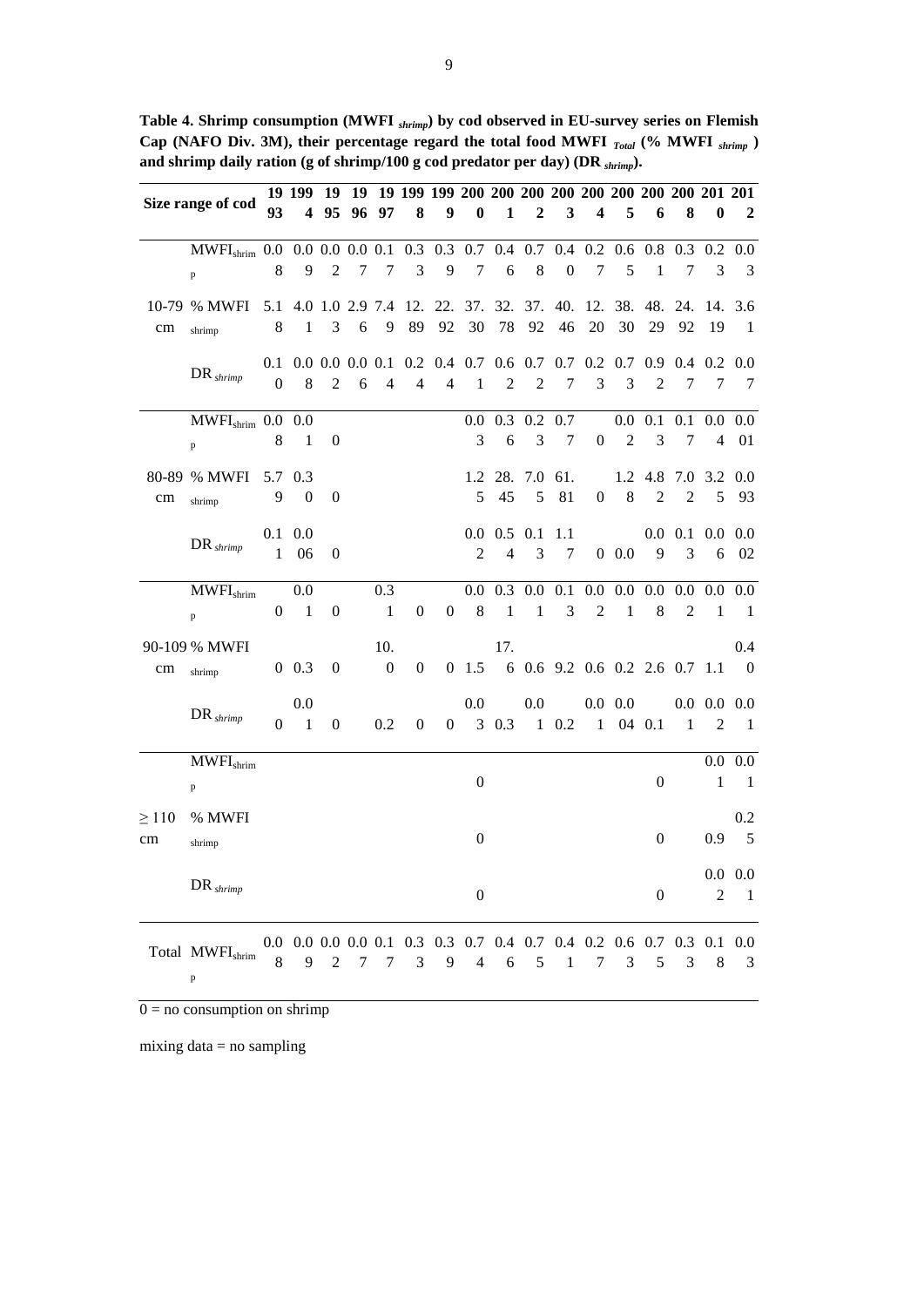**Table 5. Abundance (10<sup>6</sup> ) at age by years in EU Flemish Cap surveys.**

| Year            |     |      |     |       |          | 1988 1989 1990 1991 1992 1993 1994 1995 1996 1997 1998 1999 2000 2001 2002 2003 2004 2005 2006 2007 2008 2009 2010 2011 2012 |     |     |         |     |         |     |     |               |       |                                                                      |     |     |                        |        |     |     |     |          |     |
|-----------------|-----|------|-----|-------|----------|------------------------------------------------------------------------------------------------------------------------------|-----|-----|---------|-----|---------|-----|-----|---------------|-------|----------------------------------------------------------------------|-----|-----|------------------------|--------|-----|-----|-----|----------|-----|
| Age-class       |     |      |     |       |          |                                                                                                                              |     |     |         |     |         |     |     |               |       |                                                                      |     |     |                        |        |     |     |     |          |     |
|                 |     |      |     |       |          |                                                                                                                              |     |     |         |     | 94      |     | 9   |               | 3 181 | 14                                                                   |     |     |                        |        |     |     | 8   |          |     |
| $\overline{2}$  |     |      |     |       |          |                                                                                                                              |     |     | 342     |     | 63 5497 | 474 | 107 |               |       | 332 1100 1257 2742                                                   |     | 179 | 58                     | 30     | 22  | 118 | 110 | 60       | 23  |
| 3               | 13  |      |     | 47    | 159      | 788                                                                                                                          | 43  | 243 | 857     |     |         |     |     |               |       | 289 4235 2392 1704 1877 4787 1774 960 6903                           |     |     | 301                    | 387    | 646 | 161 | 387 | 90       | 90  |
| 4               | 123 | 82   | 404 | 260   | 146      | 376                                                                                                                          | 88  |     | 276 153 | 241 |         |     |     |               |       | 707 1496 1074 2015 1128 548 643 524 1949 1221                        |     |     |                        |        | 857 | 169 | 236 | 109      | 51  |
| 5               | 233 | -81  | 92  | 465   | 440      | 205                                                                                                                          | 73  |     | 120 273 | 322 | 789     | 601 |     | 572 1184 1047 |       | 907                                                                  |     |     | 783 1050 1205 1276 575 |        |     | 91  | 80  | 31       | 14  |
| 6               | 163 | 83   | 33  |       | 389 1129 | 446                                                                                                                          | 181 | 215 | 65      | 115 | 414     | 204 | 349 | 323           | 311   | 243                                                                  | 133 | 758 | 522                    | 588    | 40  | 25  | 15  | $\Omega$ | -1  |
| 7               | 15  | - 11 |     | 2 103 | 398      | 49                                                                                                                           | 8   | 122 | 44      | 16  | 15      | 8   | 61  | 16            | 55    | 9                                                                    | 21  | 141 |                        | 65 129 |     | 7   |     |          |     |
| 8               |     |      |     | 33    |          |                                                                                                                              |     |     |         |     |         |     |     |               |       |                                                                      |     |     |                        |        |     |     |     |          |     |
| total ('000000) | 548 | 258  |     |       |          | 530 1296 2271 1864                                                                                                           | 391 |     |         |     |         |     |     |               |       | 976 1734 104611751 5177 3876 5750 8608 4753 5281 9554 4098 3631 2141 |     |     |                        |        |     | 570 | 836 | 290      | 178 |

Codend mesh-size 40 mm.

<sup>2</sup>Codend mesh-size 25 mm.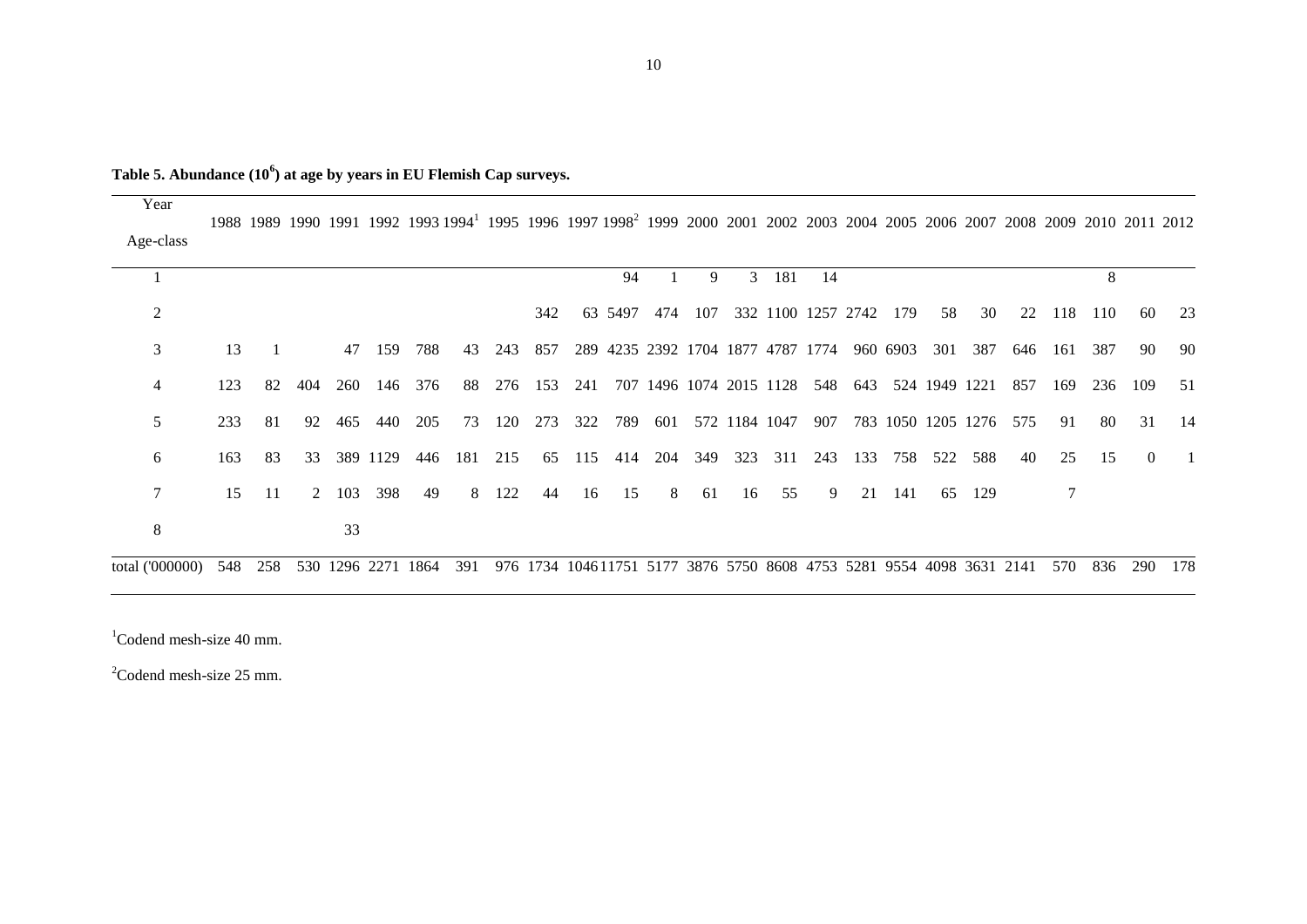| Table 6. Biomass estimated (tons) at age by years in EU Flemish Cap surveys. |  |  |
|------------------------------------------------------------------------------|--|--|
|------------------------------------------------------------------------------|--|--|

Year Age-class 1989 1990 1991 1992 1993 1994<sup>1</sup> 1995 1996 1997 1998<sup>2</sup> 1999 2000 2001 2002 2003 2004 2005 2006 2007 2008 2009 2010 2011 2012

|    |      |             |                   |     |                    |          |                |          |     |     | 60                                                                        | 0.5 | 6   | $2^{\circ}$ | 114                | 6   |          |    |          |      |     | 9    |     |          |
|----|------|-------------|-------------------|-----|--------------------|----------|----------------|----------|-----|-----|---------------------------------------------------------------------------|-----|-----|-------------|--------------------|-----|----------|----|----------|------|-----|------|-----|----------|
|    |      |             |                   |     |                    |          |                |          | 609 |     | 139 9039                                                                  | 832 | 183 |             | 572 2178 2541 4660 |     | 187      | 57 | 38       | 33   | 303 | 372  | 177 | 62       |
| 3  | 44   | $2^{\circ}$ |                   |     | 166 610 2144       |          |                |          |     |     | 145 685 4552 1270 16203 7811 5924 5018 16710 7134 3730 15782              |     |     |             |                    |     |          |    | 586 837  | 2094 | 600 | 2029 | 461 | 455      |
| 4  |      |             | 575 387 2053 1214 |     |                    | 705 2083 |                |          |     |     | 554 1658 1071 1705 4099 9016 5233 9992 6436 2762 3969 2109 5882 4764 4491 |     |     |             |                    |     |          |    |          |      | 892 | 1690 | 726 | -391     |
|    | 2377 | 626         |                   |     | 888 3843 3683 1823 |          | 681            |          |     |     | 892 2703 2853 5719 4784 3838 8321 7758 6197 6206 5702 5547 6330 4084      |     |     |             |                    |     |          |    |          |      | 635 | 644  | 250 | 127      |
| 6. |      | 2334 1053   |                   |     | 436 4094 13637     |          | 4948 2374 2313 |          |     |     | 827 1249 4038 2138 3112 3087 2696 2339 1430 5531 3606 3971                |     |     |             |                    |     |          |    |          | 390  | 224 | 149  | 5.  | -6       |
|    | 285  | 183         |                   |     | 28 1478 5801       | 675      |                | 124 1728 | 700 | 234 | 207                                                                       | 112 | 706 | 215         | 616                | 108 | 254 1365 |    | 621 1105 |      | -81 |      |     | $\Omega$ |
| 8  |      |             |                   | 557 |                    |          |                |          |     |     |                                                                           |     |     |             |                    |     |          |    |          |      |     |      |     |          |
|    |      |             |                   |     |                    |          |                |          |     |     |                                                                           |     |     |             |                    |     |          |    |          |      |     |      |     |          |

total (ton.) 5615 2252 3405 11352 24436 11673 3879 7276 10461 7449 39365 24695 19002 27206 36508 21087 20248 30675 16299 17045 11092 2735 4893 1619 1041

 $\sqrt[1]{2}$ Codend mesh-size 40 mm.

<sup>2</sup>Codend mesh-size 25 mm.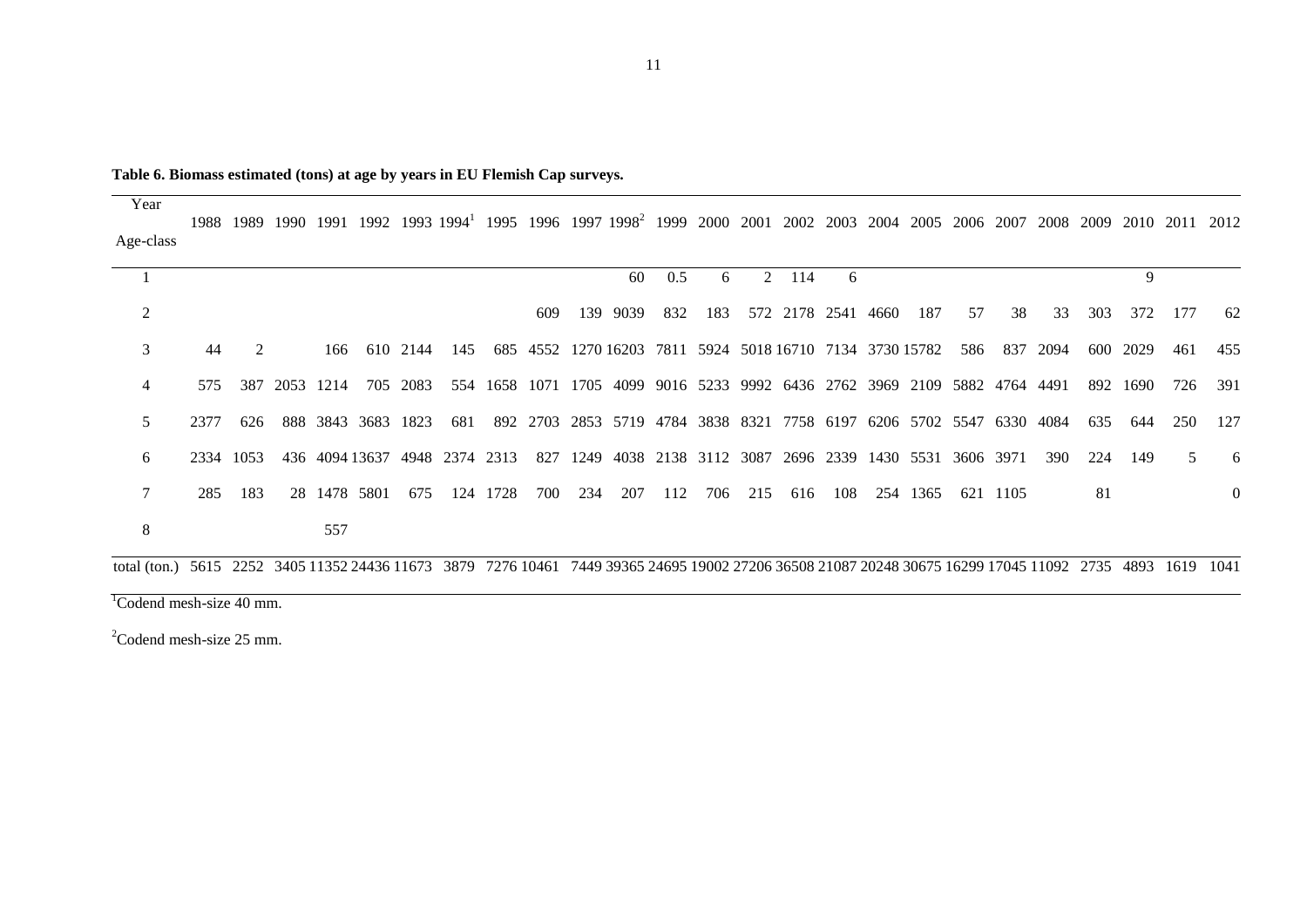|      | Age 2              |              |  |  |  |  |  |  |  |  |  |
|------|--------------------|--------------|--|--|--|--|--|--|--|--|--|
| Year | Main gear $(10^5)$ | Juvenile bag |  |  |  |  |  |  |  |  |  |
| 1996 | 3424               |              |  |  |  |  |  |  |  |  |  |
| 1997 | 629                |              |  |  |  |  |  |  |  |  |  |
| 1998 | 54968 $*$          |              |  |  |  |  |  |  |  |  |  |
| 1999 | 4735               |              |  |  |  |  |  |  |  |  |  |
| 2000 | 1069               |              |  |  |  |  |  |  |  |  |  |
| 2001 | 3321               | 1361         |  |  |  |  |  |  |  |  |  |
| 2002 | 11004              | 2125         |  |  |  |  |  |  |  |  |  |
| 2003 | 12572              | 0            |  |  |  |  |  |  |  |  |  |
| 2004 | 27415              | 41818        |  |  |  |  |  |  |  |  |  |
| 2005 | 1792               | 3741         |  |  |  |  |  |  |  |  |  |
| 2006 | 582                | 7498         |  |  |  |  |  |  |  |  |  |
| 2007 | 301                | 3824         |  |  |  |  |  |  |  |  |  |
| 2008 | 221                | 4969         |  |  |  |  |  |  |  |  |  |
| 2009 | 1177               | 3011         |  |  |  |  |  |  |  |  |  |
| 2010 | 1103               | 954          |  |  |  |  |  |  |  |  |  |
| 2011 | 601                | 2440         |  |  |  |  |  |  |  |  |  |
| 2012 | 231                | 160          |  |  |  |  |  |  |  |  |  |

**Table 7.- Estimated recruitment index as number of Age 2 and the Biomass and Abundance Index for age 3 and older in the EU Survey series.**

\*1998 mesh size 25 mm was used instead of 35 mm. in EU survey, main gear.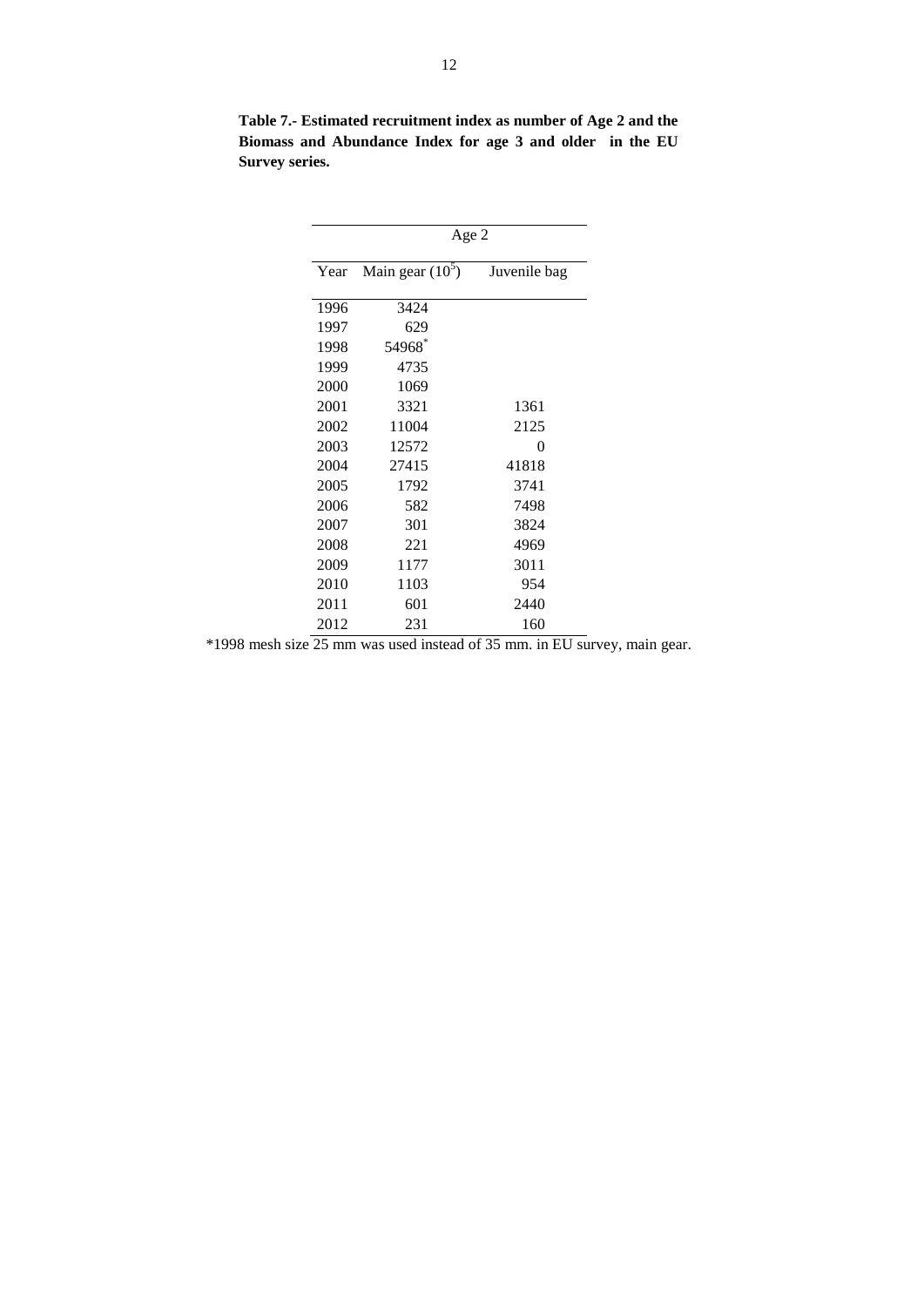

**Fig.1. Shrimp in Div. 3M: catch.**



**Fig. 2. Exploitation rates as nominal catch divided by the EU survey biomass index of the same year.**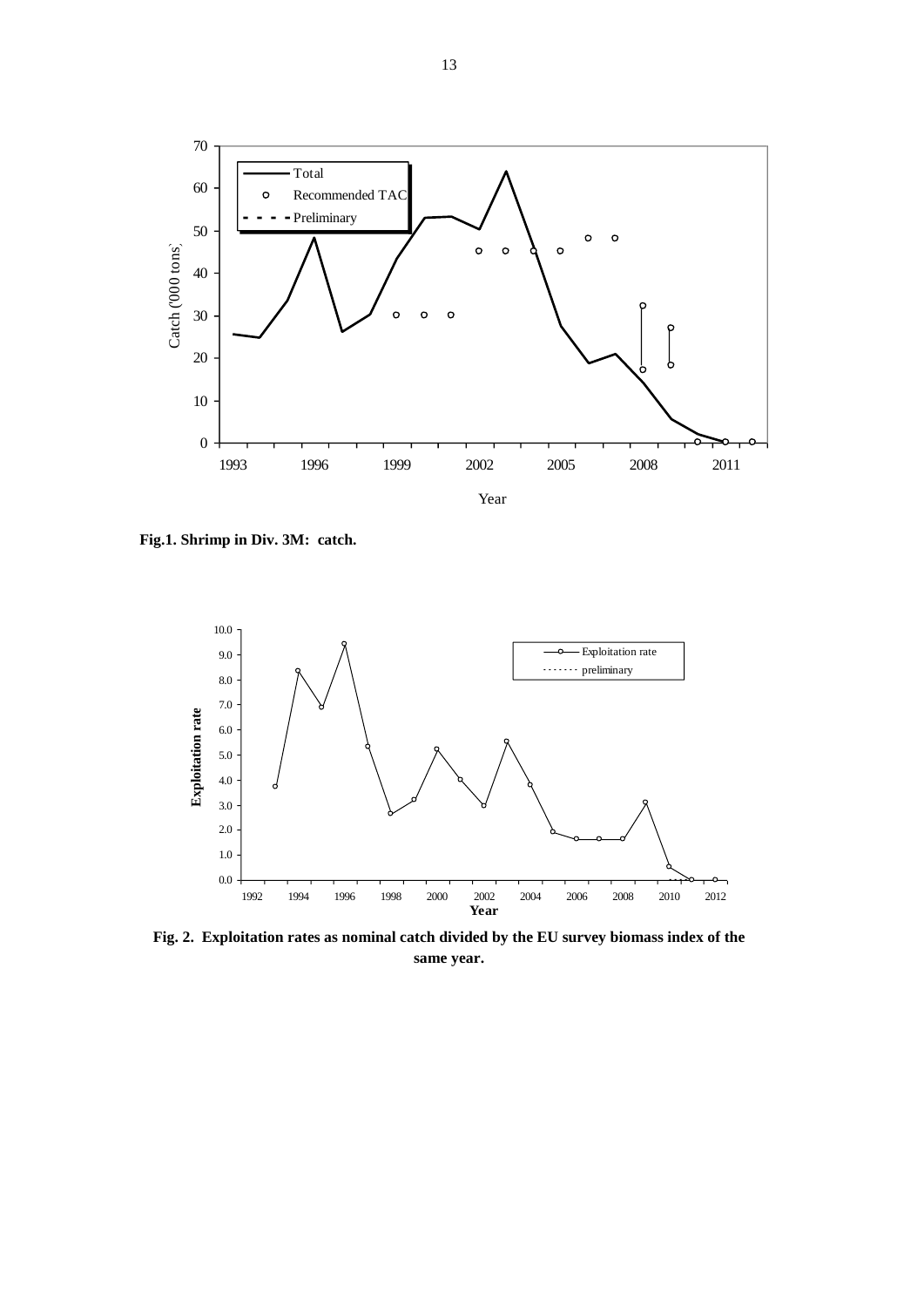

**Fig. 3. Shrimp in Div. 3M: Female biomass index from EU surveys, 1988-2012.**



**Figure 4. EU survey cod biomass (black line) and female shrimp biomass (dotted line) in the years 1988-2011 on Flemish Cap.**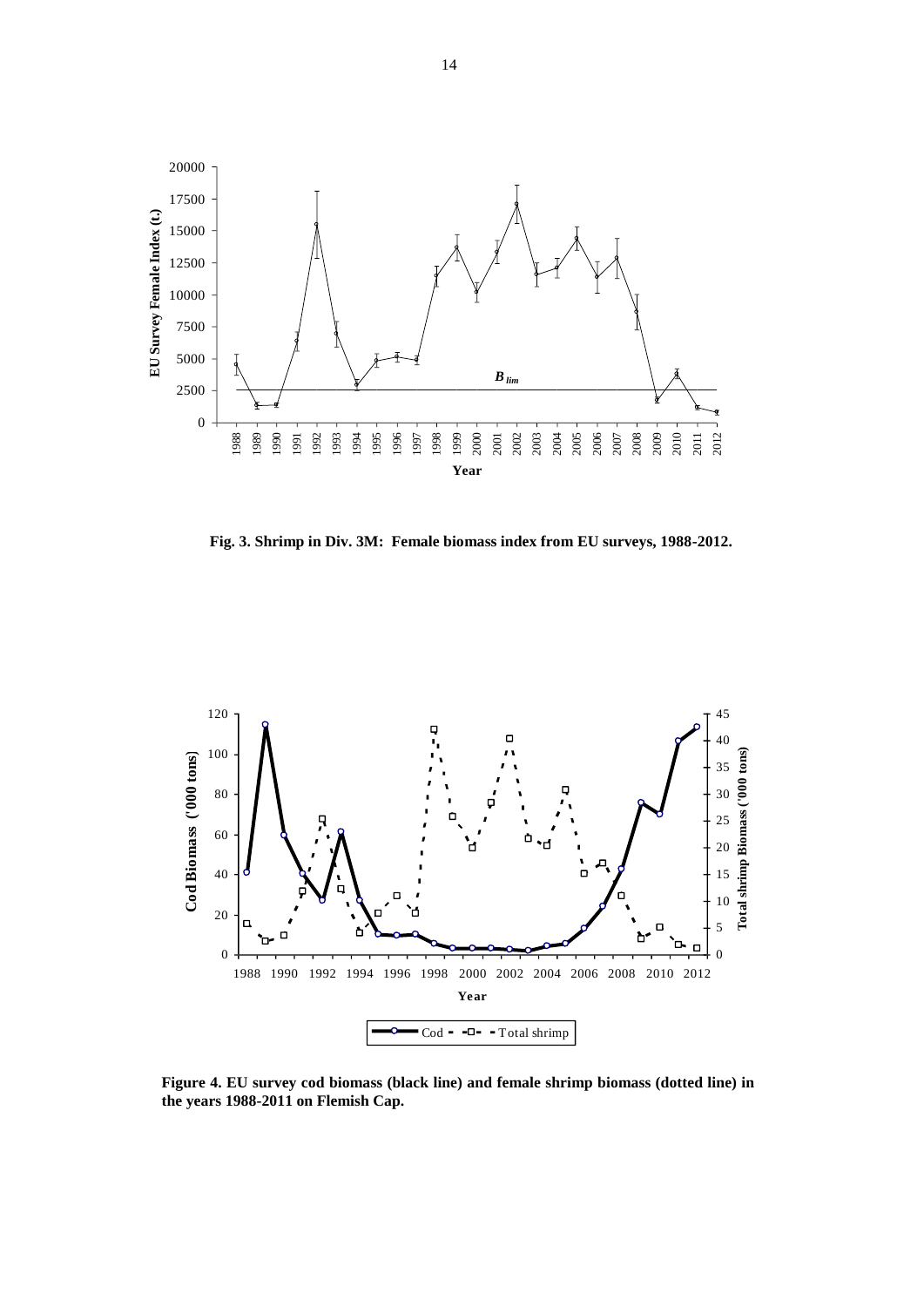

**Figure 5 Relationship from cod biomass and female shrimp biomass from EU Survey indexes estimated in the years 1988-2012 on Flemish Cap.**



- Female shrimp biomass  $\rightarrow$  Shrimp consumed by cod

**Figure 6. Standardized female shrimp biomass and shrimp biomass consumed by cod between 2000 and 2010. (values from shrimp predated in 2007, 2009 and 2011 were not available because the food sampling was not carried out that years).**